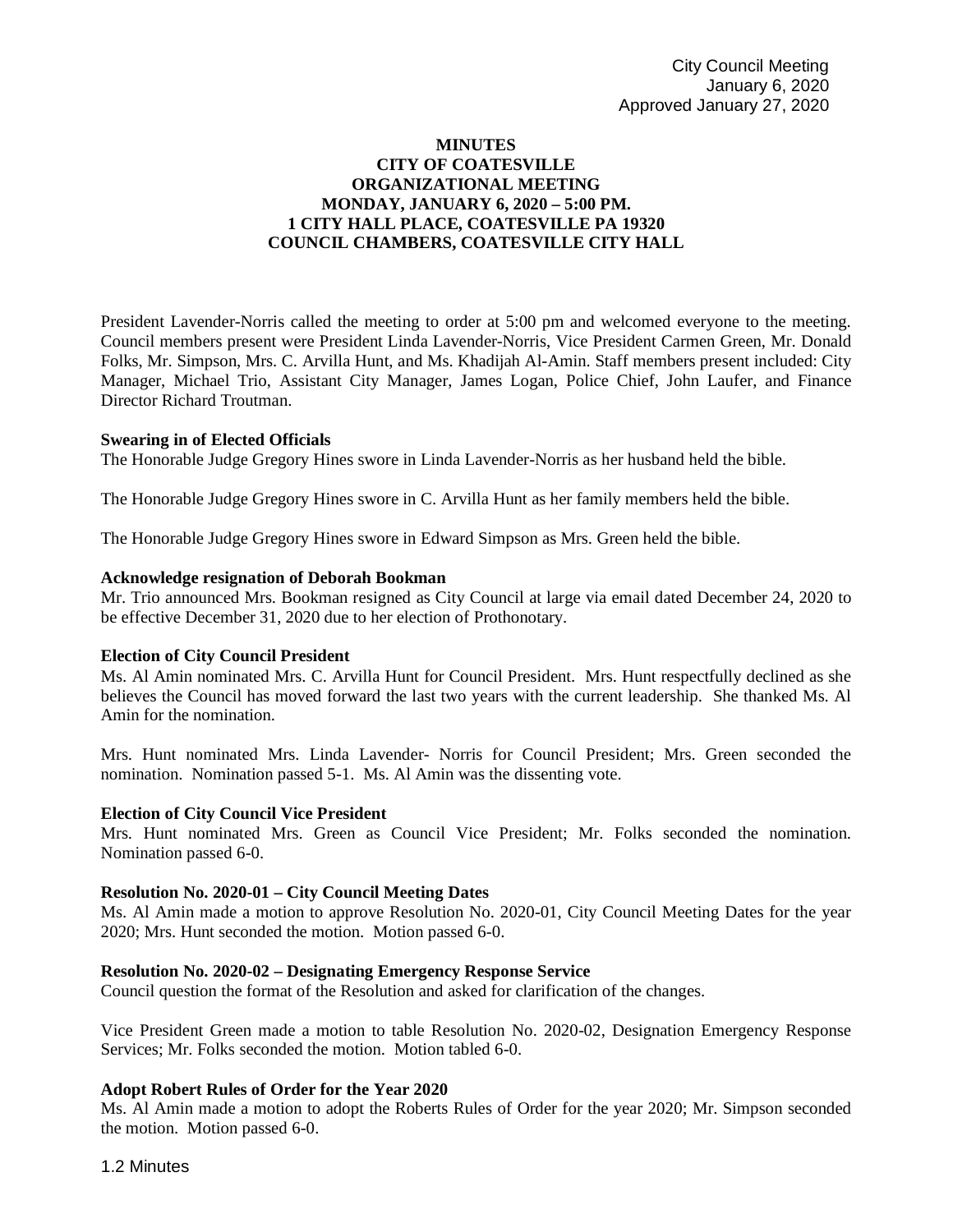## **Proclamation commemorating Martin Luther King, Jr. Day**

President Lavender-Norris read the Proclamation commemorating Dr. Martin Luther King Jr. Day.

## **Comments – City Council President**

President Lavender-Norris stated she could not say it better that the Dr. King. The Proclamation does it for me. I will say, I will do the best to lead as I follow Christ. I'm not here for personal gain, reputation to form of fashion. It's about the Community for me. Any questions comments or concerns, feel free to approach me and I will do everything I can to answer. If I don't know the answer, I will go and find the answer. Thankyou to my colleagues for nominating and voting for me to be President. It's been a honor to be in the past and look forward to the future. I will move forward in what we've been doing and by the Grace of God will have a job well done.

## **Comments – City Council Vice President**

Vice President Green stated she appreciated all her colleagues for their faith and trust. I will always serve with fidelity and integrity. Mrs. Hunt I thank you for you comment and your faith you have in the City. Coatesville is rising and there's a lot going on and we're doing a lot, a lot of irons in the fire. I feel so blessed by each and everyone of you and the role that everyone plays. It tells the President and Vice President don't make Council, it's you guys, we all work together, we all have the same common denominator and that common denominator is what's best for the City. I do thank you all to everyone in the audience. Whatever it takes, whatever I can do, if you have any questions. I spend more time, sometimes my husband hollers at me that I spend more time on the City than my own person business. Anything I can do, any questions, I can try to be there as much as I can. I'll try to be a n open book; my email is available. I got in trouble for giving out my phone number out on stuff. You don't want to do that because you get calls all hours of the night and day. I am available as a servant of the City, because we are all servants of the City for Coatesville. This is not a paid job. This is something we commit ourselves for ourselves, our families and generations to come. I thank each and everyone of you for the confidence.

Ms. Al Amin thanked everyone for coming out. I hope we can continue to move the City forward. I think there is a lot of good things that are going to happen for Coatesville and I look forward to being a part of them.

#### **Comments – City Council Members**

Ms. Al Amin thanked everyone for coming out. I hope we can continue to move the City forward. I think there is a lot of good things that are going to happen for Coatesville and I look forward to being a part of them. I just want to wish everyone safe travels home. Thank you for coming out.

Mrs. Hunt thanked everyone for coming out to witness the swearing in and the reorganization. As I stated earlier, I feel that when it comes to filing a position and we are moving in the right direction, there is no need for change. Mrs. Lavender-Norris and Mrs. Green, I appreciate all the work that you do tirelessly and never fail to gather information and share it with Council. There is never any doubt of what is going on and the way you make yourselves available as a President and Vice President should do. I just appreciate that and I look forward to spring so we can see the revitalization in downtown. Thank you all for coming out. Thank you to my family, my children for coming out. We have some refreshment for when this is done.

Mr. Folks thanked everyone for coming out. I can remember when Dr. Martin Luther King made that speech. I was a little kid and it was so powerful then and it is so powerful now, that we still struggle to hold hands in this great nation. Pray for this nation, not just for the City but the world as a whole. Wars are starting to spark up and a lot of people are going to die. We need to come together and pray. We need to come together and go to the polls. If we can stand in line to get chicken, we can stand in line to make a vote.